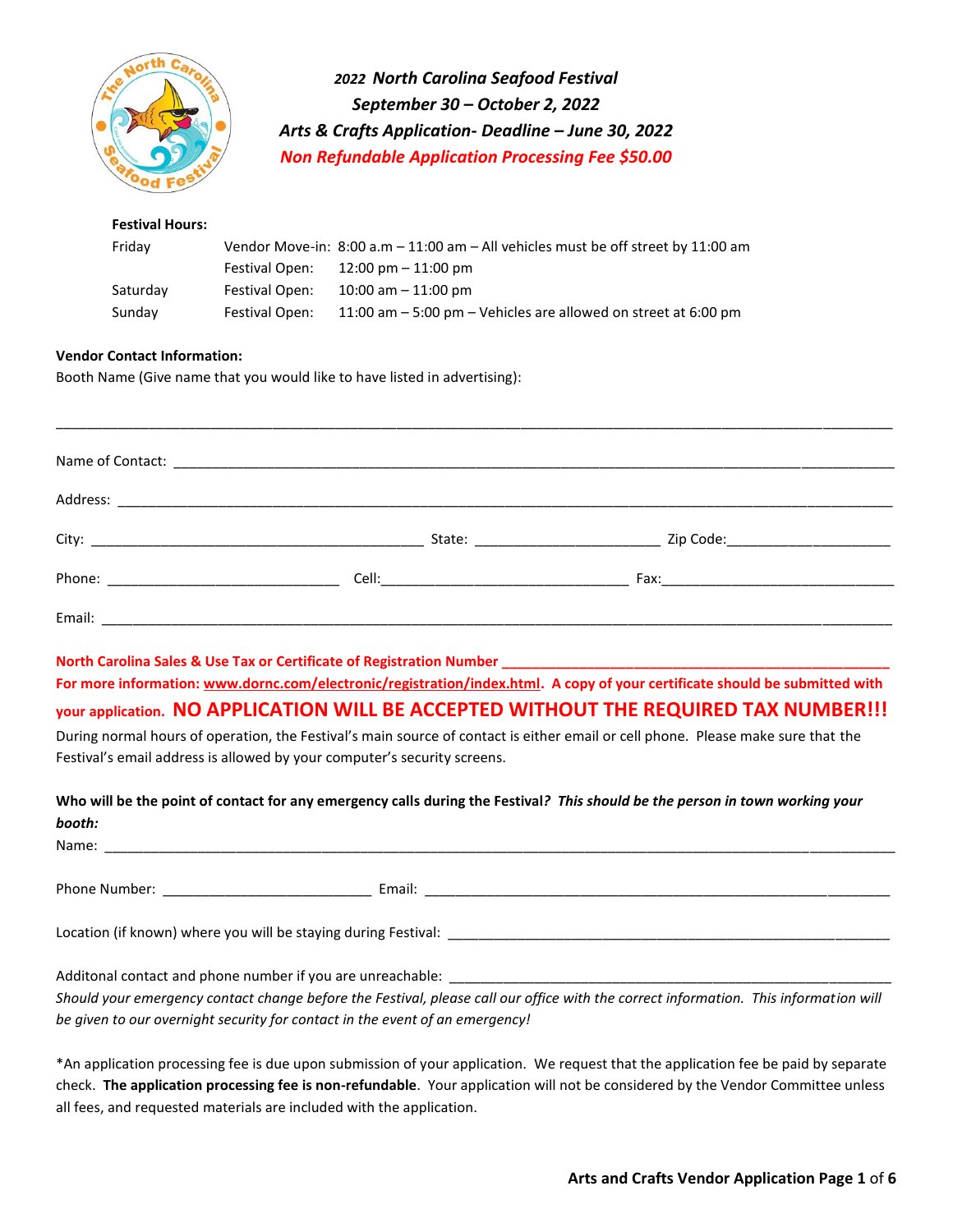# **Vendor Space Requested**

### **Number Requested Total Booth Rental Paid**

#### \_\_\_\_\_\_\_\_\_\_\_\_\_\_\_\_ *# 10'x10' Hand-Crafted Arts/Crafts Booth @ \$425.00* \_\_\_\_\_\_\_\_\_\_\_\_\_\_\_\_\_\_\_\_\_\_\_\_\_\_\_\_\_\_

\*Only arts/crafts made by the artist only will be considered hand-made. Festival reserves the right to determine if a product is handmade or commercial. If both a handmade and a commerically produced product are sold within one booth, the vendor must apply as a commercial vendor. A photo of you making the hand-made item must be enclosed with your application.

#### \_\_\_\_\_\_\_\_\_\_\_\_\_\_\_\_\_\_\_ *# 10'x10' Commercial Arts/Crafts Booth @ \$675.00* \_\_\_\_\_\_\_\_\_\_\_\_\_\_\_\_\_\_\_\_\_\_\_\_ \_\_\_\_\_\_\_\_\_\_\_\_\_

Trailers, trucks, vans, buses, etc. must not exceed a depth of 10' including the tongue. A second booth is required if the length of the vehicle including the tongue exceeds 10' in length.

| Have you been a vendor at the Seafood Festival: Yes No                   |       |        | What years:                                  |  |
|--------------------------------------------------------------------------|-------|--------|----------------------------------------------|--|
| Describe structure you will be using such as a tent or trailer:          |       |        |                                              |  |
| Length                                                                   | Width | Height | Include picture of your trailer, truck, etc. |  |
| Will you require additional time for your set-up? If yes, please explain |       |        |                                              |  |
|                                                                          |       |        |                                              |  |

Do you plan to stay open during the evening hours? This could impact the placement of your booth Yes No \_\_\_\_\_\_

### **Premium Corner Booths: \$150.00**

Certain locations will be designated as premium corner booth spaces. These spaces will be limited. If you would like to be considered for one of these locations, please check: Yes\_\_\_\_\_\_\_\_\_\_\_\_\_ No\_\_\_\_\_\_\_\_\_\_\_\_\_. Payment must be included with your application. A full refund of the \$150.00 charge will be issued if we are unable to fulfill your request.

**List all items you plan to sell within your booth**. Items may not be changed unless agreed to by the NCSF. Be specific:

The Vendor Committee will visit all booths and retain the right to remove misrepresentated items and items that were not included on your application

\_\_\_\_\_\_\_\_\_\_\_\_\_\_\_\_\_\_\_\_\_\_\_\_\_\_\_\_\_\_\_\_\_\_\_\_\_\_\_\_\_\_\_\_\_\_\_\_\_\_\_\_\_\_\_\_\_\_\_\_\_\_\_\_\_\_\_\_\_\_\_\_\_\_\_\_\_\_\_\_\_\_\_\_\_\_\_\_\_\_\_\_\_\_\_\_\_\_\_\_\_\_\_\_\_\_\_\_ \_\_\_\_\_\_\_\_\_\_\_\_\_\_\_\_\_\_\_\_\_\_\_\_\_\_\_\_\_\_\_\_\_\_\_\_\_\_\_\_\_\_\_\_\_\_\_\_\_\_\_\_\_\_\_\_\_\_\_\_\_\_\_\_\_\_\_\_\_\_\_\_\_\_\_\_\_\_\_\_\_\_\_\_\_\_\_\_\_\_\_\_\_\_\_\_\_\_\_\_\_\_\_\_\_\_\_\_

### **Electrical Needs**

Do you require electrical Yes \_\_\_\_\_ No

- 1. MAXIMUM POWER PER VENDOR BOOTH IS 50 AMPS
- 2. Please list the types of electrical items you will be using on the application (oven, refrigerator, grill, etc.)
- 3. Look at the name plate rating located on each piece of equipment to determine the amperage needed for that item
- 4. If you have a trailer that comes with a cord, select from the list below. **It must be a ground faulted connection with a 120 volt outlet. Based on OSHA regulations, you must have 100 consecutive feet of grounded #12 wire extension cord with three conductors.**

### **ELECTRICAL FEES**

| <b>Number Requested</b> |                                                                                                                                                     | <b>Total Electrical Paid</b> |
|-------------------------|-----------------------------------------------------------------------------------------------------------------------------------------------------|------------------------------|
|                         | # of 120 volt service - \$70.00                                                                                                                     |                              |
|                         | # of each additonal 120 volt outlets - \$35.00 each                                                                                                 |                              |
|                         | # of 220 volt circuits - 30 amp service - \$150.00 each                                                                                             |                              |
|                         | # of 220 volt circuits - 50 amp service - \$175.00 each                                                                                             |                              |
|                         | # of 3 or 4 wire (direct wire) service - \$175.00 each                                                                                              |                              |
|                         | NOTE: Because power must be shared with other participants and temporary power loss or surges are not uncommon. Proper action should be             |                              |
|                         | taken by the vender to protect any consitive equipment with surge protecters ats. No electrical service or lights will be provided by the NC Seafes |                              |

taken by the vendor to protect any sensitive equipment with surge protectors, etc. No electrical cords or lights will be provided by the NC Seafood Festival. No power strips will be allowed. For all services of 30 amps and above, a photo of your electrical plug should be included with your application. Additional instructions will be forthcoming after acceptance.

\_\_\_\_\_\_\_\_\_\_\_\_\_\_\_\_\_\_\_\_\_\_\_\_\_\_\_\_\_\_\_\_\_\_\_\_\_\_\_\_\_\_\_\_\_\_\_\_\_\_\_\_\_\_\_\_\_\_\_\_\_\_\_\_\_\_\_\_\_\_\_\_\_\_\_\_\_\_\_\_\_\_\_\_\_\_\_\_\_\_\_\_\_\_\_\_\_\_\_\_\_\_\_\_\_\_\_

Give full description of the equipment which will require power: \_

Will you require secured wireless internet service Yes\_\_ No \_\_ How many devices will you be using \_\_\_\_\_\_\_ (Service will be free)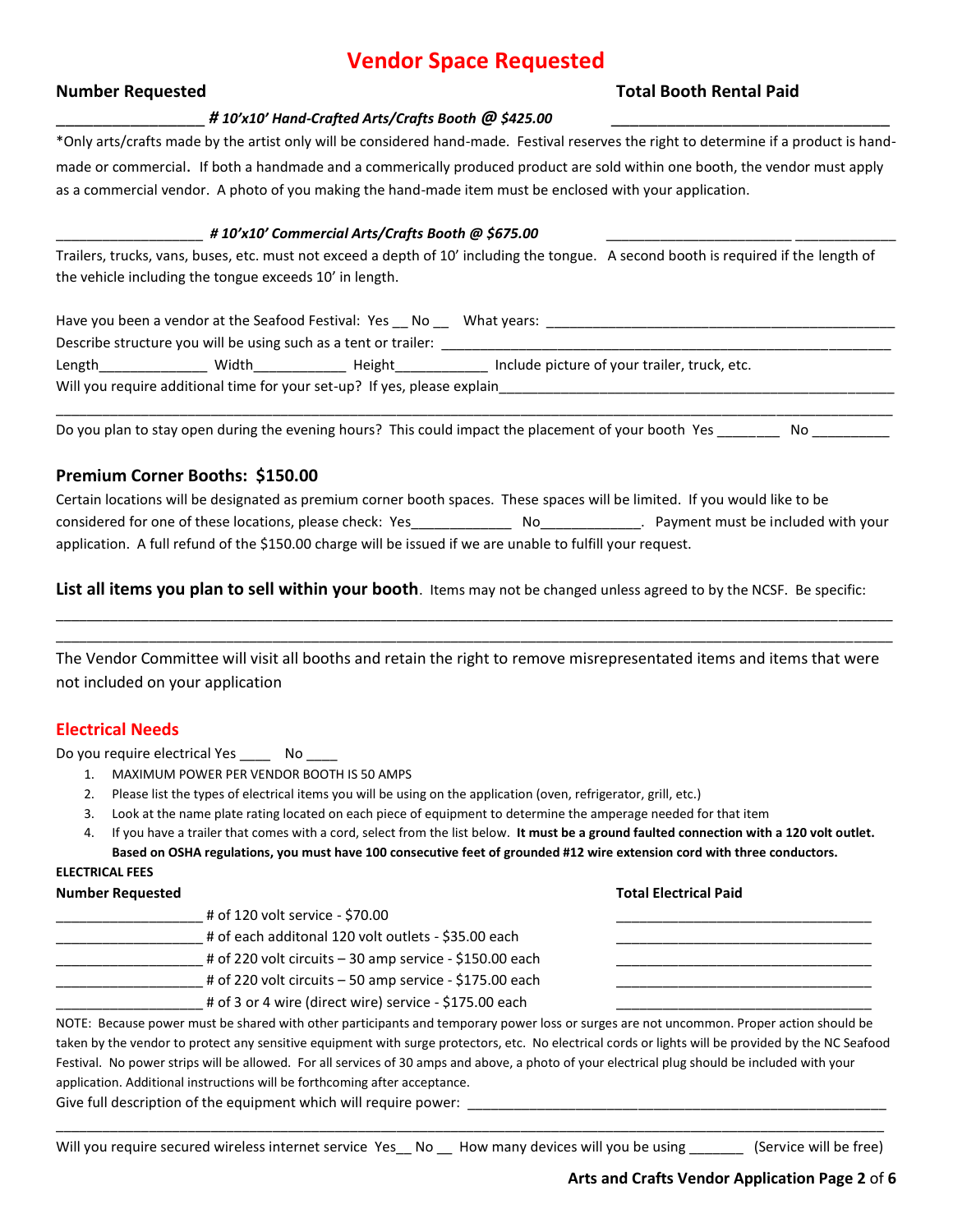# **Vendor Insurance Coverage Through Kaliff Insurance**

| All vendors are required to carry liability coverage with a minimum amount as indicated below. Coverage can be purchased through the Festival's |  |
|-------------------------------------------------------------------------------------------------------------------------------------------------|--|
| insurance company.                                                                                                                              |  |

|                                                                                 | \$1,000,000 Products & Completed Operations<br>\$2,000,000 Products Aggregate Limit |                                                                                                                                       |  |  |
|---------------------------------------------------------------------------------|-------------------------------------------------------------------------------------|---------------------------------------------------------------------------------------------------------------------------------------|--|--|
| Do you wish to purchase insurance coverage from the NC Seafood Festival? Yes Mo |                                                                                     |                                                                                                                                       |  |  |
|                                                                                 |                                                                                     | Coverage is for liability only and does not cover your property in the event of damage or theft.                                      |  |  |
|                                                                                 |                                                                                     | Number of 10'x10' spaces requested for coverage: Each 10'x10' booth \$100.00                                                          |  |  |
| Name on insurance coverage:                                                     |                                                                                     |                                                                                                                                       |  |  |
| <b>Application Processing Fee</b>                                               |                                                                                     | \$50.00 - nonrefundable and cannot be applied to booth fees                                                                           |  |  |
| Total paid for Booth Space                                                      | $+$ $-$                                                                             |                                                                                                                                       |  |  |
| <b>Premium Corner Booth</b>                                                     |                                                                                     |                                                                                                                                       |  |  |
| <b>Total paid for Electrical</b>                                                |                                                                                     |                                                                                                                                       |  |  |
| <b>Total paid for Insurance</b>                                                 |                                                                                     |                                                                                                                                       |  |  |
| Total payment                                                                   |                                                                                     |                                                                                                                                       |  |  |
|                                                                                 | ******                                                                              | There is a \$35.00 fee for returned checks. *****                                                                                     |  |  |
| Applications will only be considered if the following information is received:  |                                                                                     |                                                                                                                                       |  |  |
| 1)                                                                              |                                                                                     | Fully completed application with one payment in the amount of \$50.00 and the second payment for booth rental, electrical, insurance, |  |  |
| etc.                                                                            |                                                                                     |                                                                                                                                       |  |  |

- 2) Three photographs showing your display and materials (photos will not be returned)
- 3) New vendors must submit three references from previously attended events

#### **Additional Vendor Information:**

#### *Selection Process:*

- 1) Applications will be judged by the vendor committee
- 2) Payments for booth space, electrical, etc. will not be processed until acceptance is granted. Vendor will receive notification via email.
- 3) Unapproved vendors will receive their original payment via mail.

#### *Security:*

Vendors may leave product in their tent overnight at their own risk. Damage or loss will be the responsibility of the vendor

#### *Restocking:*

No vehicles will be allowed to enter the streets Friday after 11:00 am until vendor move out on Sunday at 6:00 pm. Vendors may hand-cart restocking items each day.

#### *Vendor Parking:*

Free parking is offered at the State Port on Saturday and Sunday only. (TBD) Private lots will be available for parking for a fee.

#### *REFUNDS: FORCE MAJEURE*

*Vendors will not hold the Festival participants, directors, volunteers, employees, Town of Morehead City, or Festival sponsors responsible for claims, losses, fees, damages or expense. The Festival will not refund fees due to inclement weather, pandemics, government action, strikes, terrorism acts, or other matters beyond its control, including but not limited to cancellation of the festival due to a direct result of a natural or unforeseen disaster which renders the festival unable to continue, whether for safety or monetary purposes.*

Each application is juried by the NC Seafood Festival Vendor Committee. All vendors will be notified of their acceptance/rejection in a timely manner. Notification will be provided by email. Checks will not be cashed until acceptance is determined.

By signing this application, you are confirming that you have read and fully understand and agree to the terms within the vendor application, will abide by the rules or risk being removed from the Festival grounds, and that you have appropriate insurance and will supply a certificate of insurance naming the NC Seafood Festival as additional insured covering the dates of the Festival.

| <b>Vendor Signature</b>                   | Date                       |        |           |                      |
|-------------------------------------------|----------------------------|--------|-----------|----------------------|
| <b>NC Seafood Festival Representative</b> | ----Office Use Only----    |        |           |                      |
| Date Received:                            | Approved                   | Denied | Date      |                      |
| Payment Received:                         | Form of Payment: Check No. |        |           |                      |
| *Credit Card                              |                            |        |           |                      |
| Name as it appears on card                | Card Number                |        | Exp. Date | <b>Security Code</b> |

\*A 3% credit card processing fee will be added to your amount to cover processing charges.

Completed applications should be sent to: NCSF, 412-D Evans Street, Morehead City, NC 29557

252-726-6273 - (Fax) 252-726-0318 - vendor@ncseafoodfestival.org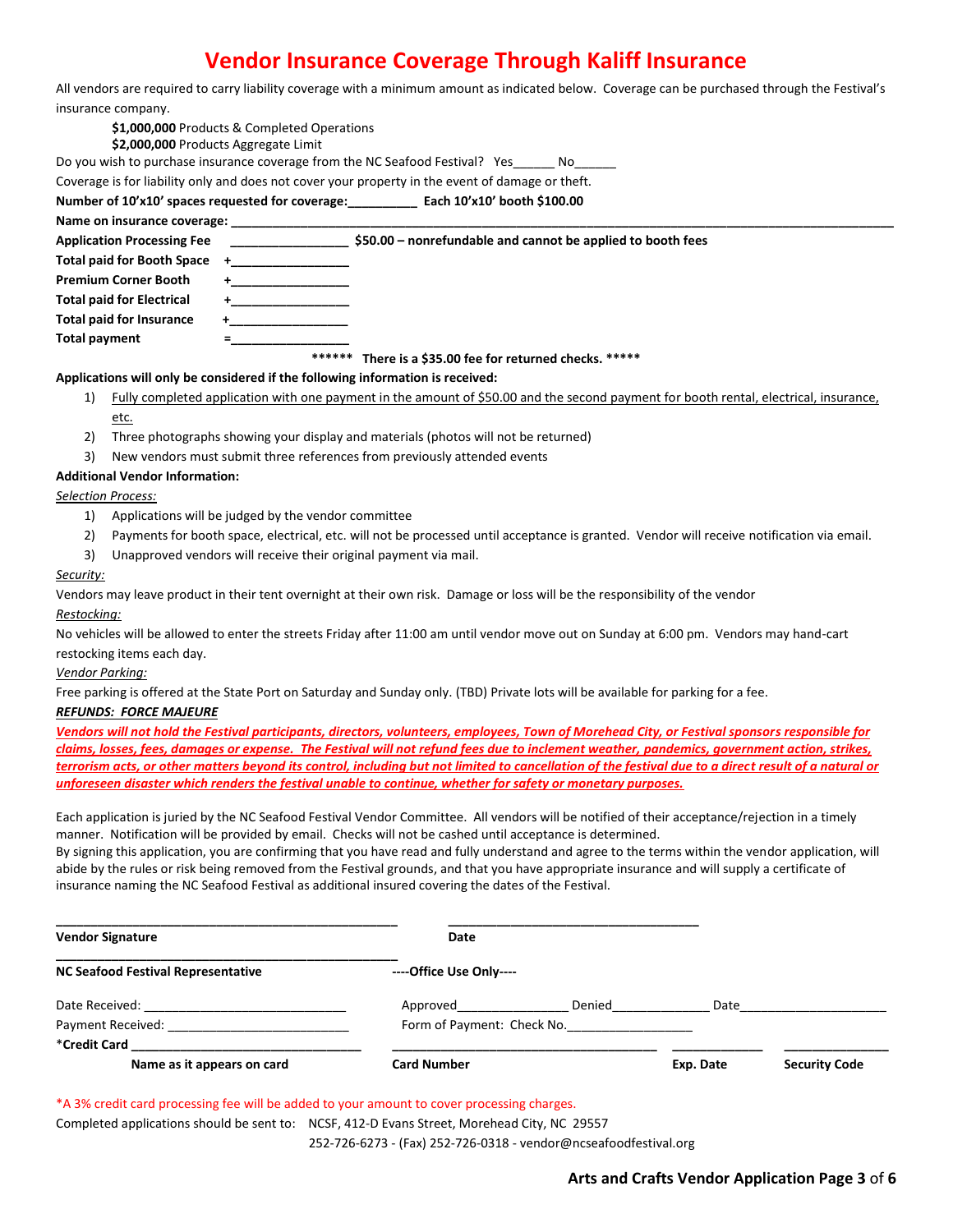# **Festival Policies & Regulations**

All vendors must move in on Friday morning from 8:00 am – 11:00 am. Food Vendors will be moving in between 6:00 am – 8:00 am so that their heavy vehicles can be moved by 8:00 am. If you only need a short amount of time to set-up, please wait until after 9:00 am to begin move-in. This will allow vehicles on the street to dissipate and avoid gridlock. You will be given a map showing the entry point into the Festival within the vendor packet. Board members will be stationed at each block to assist with proper location set-up. All vehicles must be off the streets by 11:00 am. Vehicles not off the streets by 11:00 am will be towed at the vendor's expense. **Vendors who attempt to move in earlier than the designated time will be escorted off Festival grounds and not allowed to return. All vendor booth fees paid will be forfeited**.

- 1) Vendors are encouraged to bring hand carts to transport additional product to their booth during the weekend.
- 2) No booth shall exceed the length requested and approved by the Festival. No booth shall exceed 12 feet in height including signage. Vendors are not allowed to set anything up in front, behind, or beside the allocated space. Vendors cannot solicit sales outside their booth space. At no time will the vendor be allowed to impede the flow of traffic. Vendor must take into consideration the tongue length of their vehicle. Failure to not advise the Festival of the correct length of a canteen including tongue length may result in reassigning a vendor to an alternate location or you may be asked to leave the Festival grounds.
- 3) The NC Seafood Festival will notify the vendor of their tentative booth location prior to the festival. The NC Seafood Festival reserves the right to reassign vendor spaces prior to and throughout Festival weekend.
- 4) Booths may not be moved without permission from the Festival Vendor Committee.
- 5) Vendors are required to have their booths open until dusk on Friday and Saturday. We welcome you to stay open until closing at 11:00 pm, but you will need to bring your lighting and purchase electrical outlets from the Festival.
- 6) **The Festival goes on rain, shine and wind**. We are at the Coast be prepared for wind. You must bring adequate bucket anchors for your tent. No stakes can be driven into the pavement or ground. We suggest that you lower your tent at night to lessen the chance of wind damage overnight.
- 7) Vendors must bring their own tables, tents/tarps, chairs, electrical cords, and any other items needed including materials to protect your product from inclement weather.
- 8) Vendors are responsible for collecting and reporting their own taxes.
- 9) In the event of inclement weather, you will not be allowed to remove your booth until an official decision is made to close the Festival by the Executive Director and the Board of Directors' Chairperson. However, you may choose to leave your booth until that time.
- 10) Only one (1) waterfront vehicle pass will be given per exhibitor for unloading and loading– NO Exceptions
- 11) Power must be paid in advance. You should bring a minimum of 100 ft. consecutive # 12 wire with 3 conductors for each outlet requested. Cords need to be 3 wire and in good condition. Cords that have worn places, splices, and plugs replaced are not allowed. Tampering with the electrical poles/boxes/devices will result in IMMEDIATE dismissal from The North Carolina Seafood Festival with NO REFUND.
- 12) All vendors must have a five (5) lb. ABC dry chemical extinguisher on hand that is full and has been serviced in the last twelve (12) months with tag of the Service Company or indicate date of purchase within the past 12 months. Your booth will be inspected by the Fire Marshall to determine if your tent meets safety requirements and that your extinguisher is in good working order. Read the attached Fire Marshall's requirements to ensure you fully understand their requirements.
- 13) No pets, skateboards, bikes, or scooters are allowed within your booth area.
- 14) Vendor has private liability coverage for their booth or will purchase coverage through Kaliff Insurance offered by the NC Seafood Festival.
- 15) Vendors selling items not approved in advance by the Festival will be asked to leave the premises.
- 16) No T-shirts, bottled water, or carbonated drinks may be sold.
- 17) No sound amplification may be used unless agreed to in writing with the NCSF not later than 14 days prior to the Festival.
- 18) No generators will be allowed. This includes both gas and propane. Only power source allowed will be from services contracted through the Seafood Festival office. NCSF reserves the right to approve if necessary.
- 19) No raffles will be allowed on the Seafood Festival grounds. No coupons may be given out from your booth for any business not directly affiliated with your booth.
- 20) No balloons, silly strings or pop rocks are allowed.
- 21) Vendors cannot sublet, assign, donate or trade their space.
- 22) Vendors will be responsible for proper disposal of water/grease at designated drop off points. Any vendor dumping inappropriate materials will be fined and immediately removed from the Festival. Vendors will be notified of drop off locations prior to the Festival.
- 23) The North Carolina Seafood Festival, it's Board, employees, and volunteers and sponsors will not be held responsible for loss or damage before, during, or after the Festival.

**COVID-19 Regulations: Vendors are required to follow all COVID-19 mandates in effect during September 30 - October 2, 2022 as set forth by the State of NC and the Carteret County Health Department. For more information regarding COVID-19 mandates, please visit:**  <https://www.nc.gov/covid19>

*Vendors not following these guidelines will be closed immediately with no refund and no admission to future Seafood Festivals!*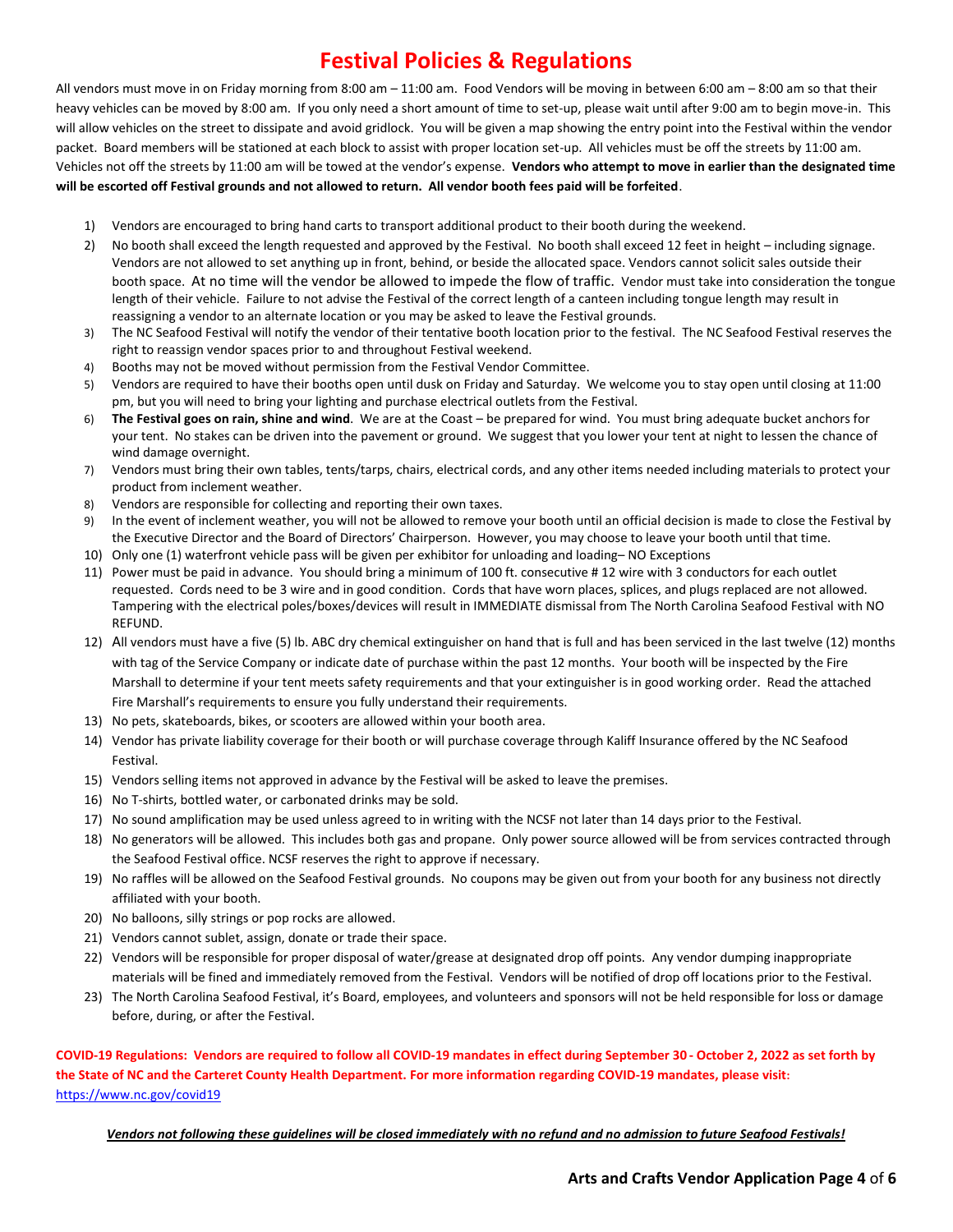**Please read the following information and make sure that you understand all regulations prior to move-in of the Festival. Failure to abide by all regulations will cause a delay with booth inspection which may prevent you from being able to serve food at Festival opening or could cause your booth to be permanently closed.** 

## **Call the Fire Department at 252-726-5040 if you have any questions.**

Morehead City Fire Department 4034 Arendell Street Morehead City, NC 28557 "COMMUNITY BEFORE SELF"

To: All Vendors

The following rules shall be adhered to during setup and operation at any festival or event that is held within the City limits (including the ETJ) of Morehead City:

### **Propane Gas**:

1. No cylinders or tanks shall be used within a tent or a building.

2. Always position cylinders and tanks so that the pressure relief valve points away from areas where points of ignition, tent openings, and where people may gather.

3. Keep cylinders in an upright position at all times. Place on firm ground or footing and secure tanks.

4. Protect and secure all gas tubing and piping from vehicle and foot traffic.

5. All tanks and cylinders must be a minimum of ten (10) feet from any ignition source.

6. Use only regulators, valves, piping, fittings, and hose designed for use with propane gas.

7. All thermostatically controlled appliances are to be equipped with safety shutoff controls. Check for proper working order before using.

8. All cylinders and tanks MUST be plugged when NOT in use.

9. All cylinders and tanks shall be checked for leaks before use and after each cylinder or tank is changed. Leak checks shall be done with a soap and water solution.

### **Electrical**:

1. Only UL listed equipment shall be used.

2. Electrical extension cords shall be grounded (with the grounding plug present) OR be "Double insulated". The cords must be in good condition, and of proper size for application being used.

3. Protect all electrical extension cords from vehicle and foot traffic. All cords shall be taped or covered to prevent tripping hazards.

4. Devices and electrical cords with "Surge protection" are encouraged for all electrical use.

5. GFCI (ground fault circuit interrupter) devices are encouraged (and may be required by the building inspector)

### **Fire Extinguishers**:

1. ALL vendors (regardless of the nature of their booth) shall have a (minimum size) five (5) lb. ABC dry chemical extinguisher on hand that is full and has been serviced in the last twelve (12) months with tag of the Service Company or if new, indicate date of purchase within the past 12 months.

2. All vendors that cook with grease or have deep fat fryers shall have a Class K fire extinguisher on hand that is full and has been serviced in the last twelve (12) months with tag of the Service Company.

3. All vendors involved in cooking operations (cooking with grease or have deep fat fryers) **MUST** have (BOTH) a Class "K" extinguisher and an "ABC" Class extinguisher.